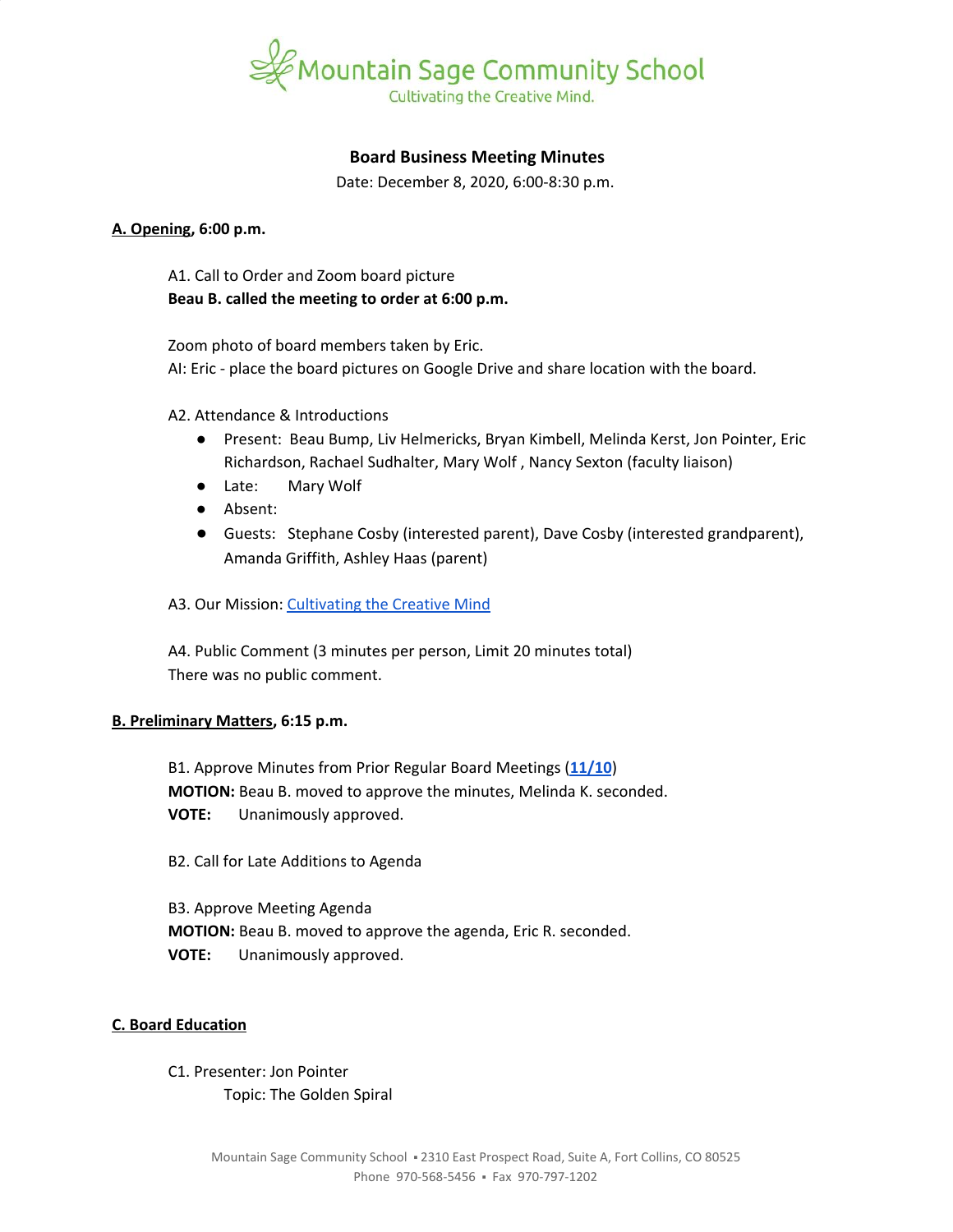

Materials: Print the linked [pdf](https://drive.google.com/file/d/1_la6NRwfaV0il9tPACckwRMhDD2wpIjN/view?usp=sharing) and bring a compass (or make your own using [pencils](https://youtu.be/LvpCX89lHvU?t=36)). C2. Next Month Presenter: No education topic for January. Topic: N/A

# **D. Regular Business, 6:30 p.m.**

- D1. Consent Agenda (Confirm Consent Designation)
	- D1.1 Policy Review (i.e. no discussion, if item pulled move to bottom of D):

D1.1.1 - School Policies: [FEG,](https://docs.google.com/document/d/16KsAgFybbQ34_MHxjsQUp8QXMuhMP0Hq1VwV2zTTDIc) [FEH](https://docs.google.com/document/d/1z-DZJGivIvEx3R5OBiI3HKAe2djMkUwX92mxzw0ManE), [FF,](https://drive.google.com/open?id=1wvhPpw1TIlT3BPkx0UeBEIe1-nm-28PfjHSB3lAQCmU) [GBJ](https://drive.google.com/open?id=1zBGL0j3BZn_8a9fgGaW4crvN8HBLy67ztJIEoGRNvtQ)

**MOTION:** Mary W. moved to approve the school policies on the consent agenda, Eric R. seconded.

**VOTE:** Unanimously approved.

## D2. Review [Strategic](https://docs.google.com/spreadsheets/d/1ZcsDhIjaJBoVOI2OMPaYkghgZi_yR7rn31ELgbvqf3E/view) Plan

- D3. School Director's Report
	- Staffing
		- We are coming to a position of clarity on staff issues discussed previously.
		- We are approaching that time of year when we ask staff about the next year.
		- WRT Accommodations
			- We have two teachers who will need to remain remote.
			- One teacher would assist in phase 3 on-site in a co-teaching relationship.
		- We have several health tech interviews this week
		- Hiring one additional paraprofessional
		- Hiring one kindergarten assistant
		- Hiring one assistant custodian
	- Midway through the year
		- Time for mid-year status reports
		- Encrypted results with MAPS results to be sent to parents of children in 3rd 8th grade (likely this month).
		- We have not yet closed the testing window so do not have the summary results yet.
			- AI: Eric Add MAPS testing results to January board agenda
	- Community outreach
		- Wednesday educational seminars
			- Previous seminar was focused on phase-3 considerations
			- Next Wednesday will be more of a Q&A session
		- Mountain Sage Virtual Presentation on December 2nd
	- Programs at Mountain Sage
		- Phased Program
		- Mountain Sage Virtual
		- Homeschool Enrichment Program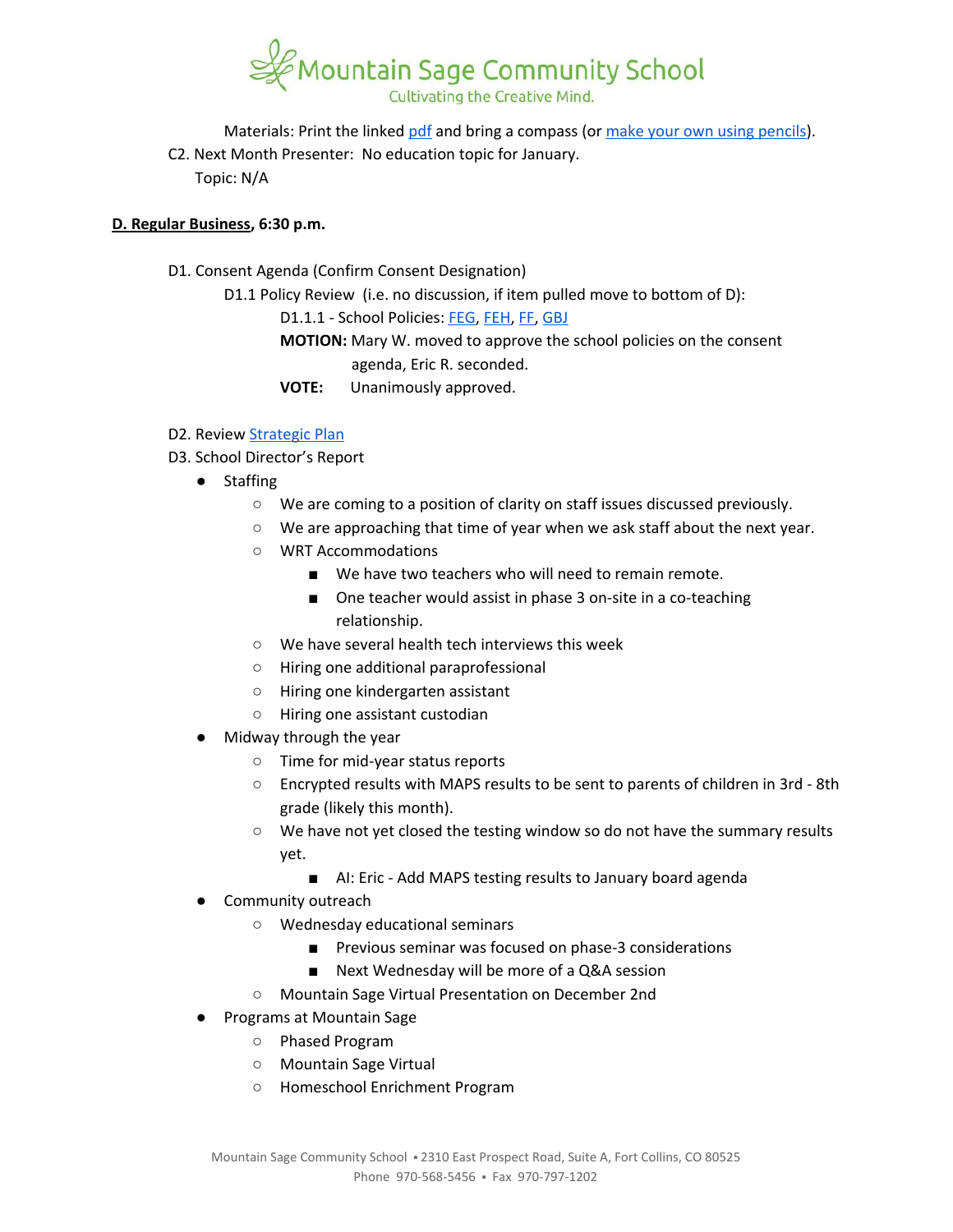

- Re-enrollment
	- Lottery date is January 15th
	- Currently enrolled parents complete their intent-to-enroll forms by Jan. 8th.
	- Tours happening every week, alternating between a daytime vs. evening tour to accommodate different parents.
	- In January there will be multiple tours each week.
- COVID / Phased Approach
	- No dates at this time on a return to in-person learning.
	- PSD focusing on framework around metrics, how to make those determinations.
	- Likely we will be remote at least until early January.
	- $\circ$  If we are open for any in-person learning we would do K-8, not split by grades.
- **Grants** 
	- CRF (CARES/COVID) Grant \$136,885
		- Colorado was the only state that passed some of this funding along to schools.
	- ESSER (COVID) Grant \$21,579
	- We have learned we were approved for the Colorado Charter School grant for \$20K grant for remote learning.
	- We applied for an outdoor learning spaces grant which we are still waiting on.
- Inspiration Friday's on the first Friday of each month
	- This past Rachael Veach on Executive Function
- Parent Circle
	- Will begin to hold meetings on the 2nd Thursday of every month
- Students
	- In conversations with parents, teachers, and staff Some children are doing fine with remote learning, while some are struggling. The holiday's can be challenging even under normal conditions. Liv is very proud of the work that is being done. The teachers and staff are rallying to support each other and bring it every day.
		- Eric: Wanted to say that every morning when Reed signs on we hear Rachael Veach's cheery voice on the conference call.
		- Racheal: Wanted to say that their experience with the teachers has been great. The teachers have had to get creative because of virtual learning and they have all been very impressive including Mr. Van Horn.
- Student Alumni event in November
	- 3 students that are currently 10th graders participated
	- We had parents and students that attended.
- Beau: To Liv, as often as you can please pass on our appreciation for the work that the teachers and staff are doing. All of the planning, the pivots, the execution has been awe inspiring. Example: Seeing the kids outside jumping around participating in Mr. L's class. In every opportunity just please convey that to the staff and faculty.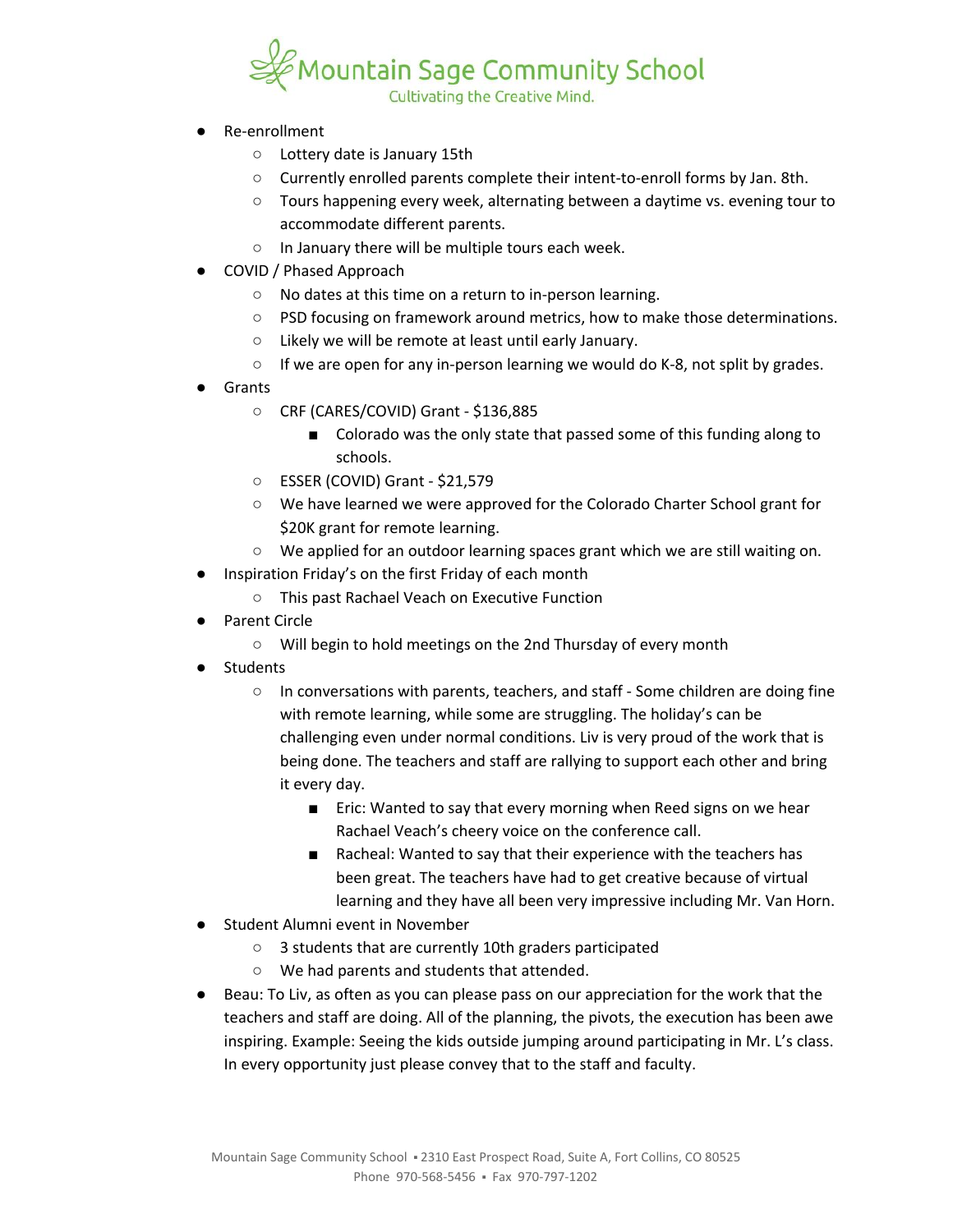

- Bryan: The presentation by Rachael Veach was great. The topic of Executive Function was very interesting. Kids can adapt better than adults and are adapting quicker then we are.
- **PSD News** 
	- Poudre School District superintendent Sandra Smyser to retire. This is the 4th major district this year to lose a superintendent.

D3.1 - MAPS testing results (discussion moved to January)

Taking a 5 minute break at 7:03, resuming at 7:08pm

D4. Committee Updates

D4.1 - Finance Committee Update ([report\)](https://docs.google.com/document/d/1D8D6oRYMGsvpaIexogfkfRaPC7eFLR0N8h2DsBy3b9I) D4.1.1 - Budget discussion Excellent update by Amanda regarding the budget.

> **MOTION:** Bryan K. moved to approve the revised budget, Beau B. seconded. **VOTE:** Unanimously approved.

Bryan: Colorado is increasing school funding, some to recover losses from 2020-21 and some to increase going forward.

Nancy: Good because Colorado is 43rd on the list for funding of schools.

D4.2 - Facilities Committee (Committee still on hold. No updates.<sup>1</sup>)

D4.3 - School Accountability Committee Update ([report\)](https://docs.google.com/document/d/1jdl3POMKsOFK-ICLY0fubMIu-NLYTL_VMNrxYWYQmGM) The committee met on November 18th. It was good to connect with members.

Discussion about how to engage with families under current circumstances.

Will be meeting again on January 26th, 2021.

**AI**: Eric - Include an agenda item on the January board meeting to discuss the role of SAC in charter schools.

D4.4 - Logistics Committee Update [\(report\)](https://docs.google.com/document/d/1K34RmJeOiMEyzCVPXJolacnnE8nZuIdB6EboQPo4SDA)

Eric R. - I think we have had a lot of success getting people for the board that began by attending the Town Hall. I would recommend we make a push to get more people to attend the Town Hall knowing that could be a big help with recruiting.

<sup>&</sup>lt;sup>1</sup> Please see past Facilities Committee [report](https://drive.google.com/file/d/1540MBFX75TZuJkqn_bNtGfqBp400VcC4/view?usp=sharing)s such as the  $\frac{9}{22}$  report for more background information.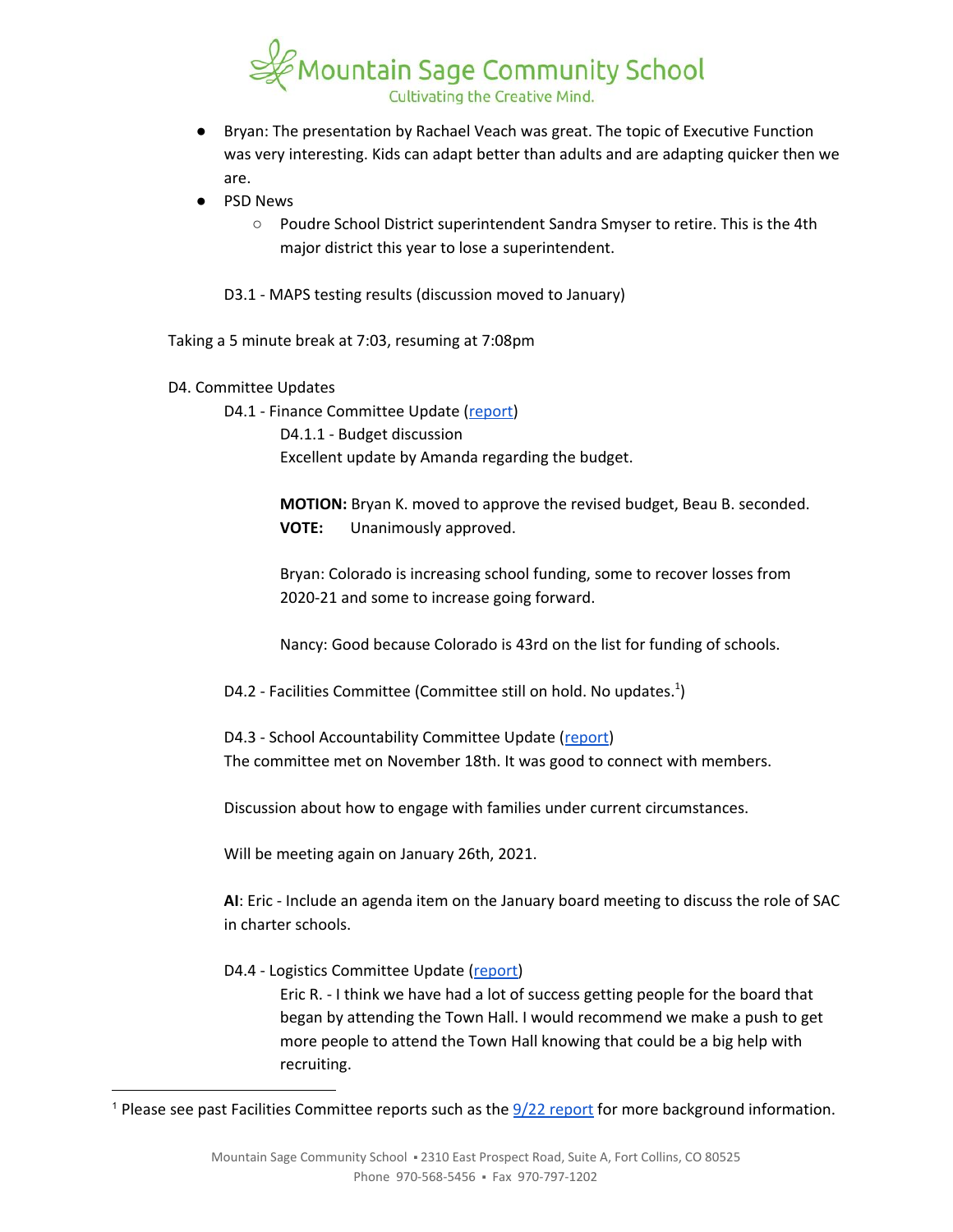

Ashley H. - It has not been "in your face" that we are in need of board members. There have been messages in the Beat newsletter, but kind of buried in the other content. Plus with surveys and other e-mail messages it can be easy to miss. Would recommend that we do something more front and center.

Bryan K. - Recommend some focus on the net promoter score style of survey. It's quick and easy and we could use that information in recruiting.

**AI**: Melinda K and Bryan meet to discuss thoughts on how to alter our NPS surveys to improve engagement.

D4.4.1 - Thank-you cards timing Nancy Sexton can take on getting Thank You cards to teachers and staff but we need to get our letters to the school by the morning of **Wednesday, December 16th**.

**AI:** Melinda, Beau, Bryan, Mary, Rachael, Eric, and Jon - Please have your staff thank-you cards to the school by the deadline (morning of 12/16). Ask the person you give them to to give them to Nancy Sexton.

Eric: Another related issue is gifts to faculty and staff. A lot of people want to give a holiday gift to teachers and staff but are not sure how to get a gift to them.

Nancy: There is a staff member on-site at the school every day. People can drop off cards or gifts at the school which can be put in the teachers mail pouch. In fact this has already been happening. Nancy is also there Monday and Wednesdays.

Thursday, December 17th is the last day that people will be in the school building.

Ashley H.: Although it may not seem as personal, for some that want to give a financial gift they have used electronic means such as Venmo which has worked well.

D4.5 - Policy Preview

D4.5.1 - January - Reviewing School Policies: [GCSAA,](https://docs.google.com/document/d/1Merv1El9rhyfwYMXGs8uSGLrXBBh4bO79vgPTclIKW4) [GCQC/GCQD](https://docs.google.com/document/d/1D6Iny5P4TJOC1MrB8k0ZQvLsrddkCSKXYFmPRUw2HMo/edit) D4.5.2 - January - Reviewing Board Policies: [EL2.0,](https://docs.google.com/document/d/1c0o8Bnu1HYiTBbFgIwpmzyxhRvPehIWJNSWBV5DKs9g) [EL2.1](https://docs.google.com/document/d/1w25gIwhGuojg0LtinVdvX2LcxLWfwRN4pTFPHZ3NNXc)

D5. Items of the Month (from Board [calendar](https://docs.google.com/document/d/12S6s-qevYMsnj8Cr2yw6uMO7S7hL3gz2oKvXZk5ZndQ/edit?usp=sharing))

D5.1 - Nov - Director mid-year check-in with Board